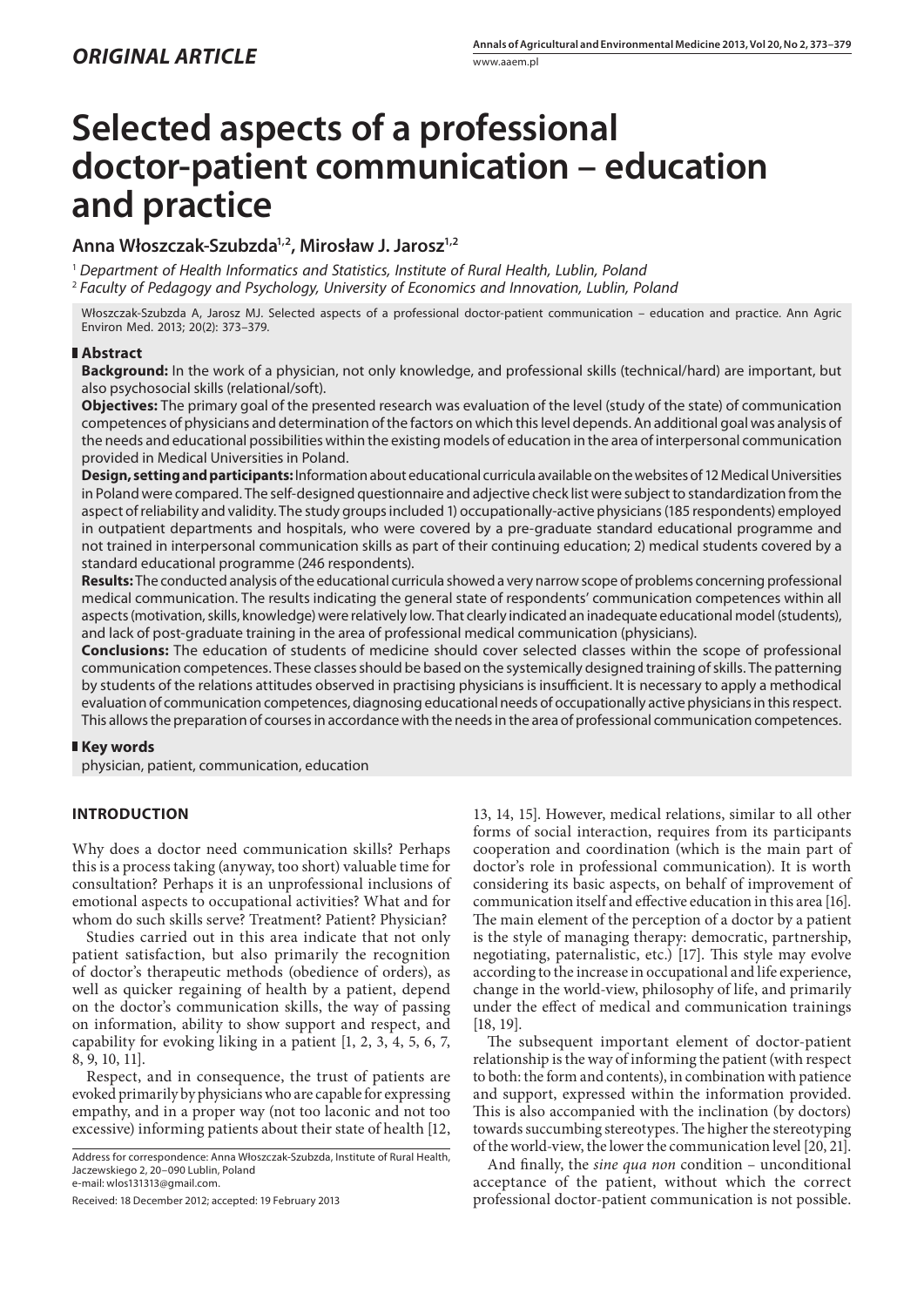Posing any condition (e.g. of the type: the patient must be clean or the patient cannot be abrasive), hinders communication primarily for the doctor, who, instead of treating, checks if the patient fulfils his/her conditions, and if this is not the case, changes the medical treatment into didacticism. For better understanding, the researchers are of the opinion that the patient's education for the role of a patient is indispensable, but it has to be carried out at a proper place and time [22].

The report presents own study testing the level of professional competences of physicians of various specialties and possessing various occupational experience. Their communication competences were compared with the knowledge in this area among students of faculties of medicine. The study serves the diagnosis of several aspects of this problem: primarily the study of the status of communication competences; subsequently, the presentation of the effect of education (students) and experience (doctors) on changes in the level of competences in the field of professional communication, and finally, the planning of an adequate form of educating and training. The report presents only selected elements of the results of the study.

#### **Objectives**

The primary goal of the presented research was evaluation of the level (study of the state) of professional communication competences of physicians, and determination of the factors on which this level depends. An additional goal was analysis of the needs and educational possibilities within the existing models of education in the area of interpersonal communication provided by higher medical education institutions.

In order to achieve the presented goals, the following research problems were formulated:

- 1. What is the level of individual communication competences of physicians (knowledge, motivation and skills)?
- 2. What is the level of individual communication competences of medical students (knowledge, motivation and skills)?
- 3. What communication skills do professional physicians most frequently possess (or not)?
- 4. What communication skills do students of medicine most frequently posses (or not)?

Based on earlier own studies, the following research hypotheses were posed:

- 1. The level of individual communication competences (knowledge, motivation and skills) of physicians based on general psychological and communication knowledge is relatively low.
- 2.There are considerable differences in the level of communication competences according to work experience.

## **DESIGN**

In the research process, three basic scopes of communication competences were considered: 1) motivation, 2) knowledge, and 3) skills. **Motivations** bias the behaviour of an individual towards the achievement of specified states of affairs which are important for this individual. The motivation process consists of a set of individual motives. A motive may be termed an experience stimulating an individual to action, or refraining from or hindering its performance. **Knowledge** of interpersonal communication covers contents concerning what should be said or done in specified situations, and procedures based on which of these contents will be introduced into practice. It is necessary to recognize the complexity of interpersonal contacts; however, only its adequate application in practice makes a person communicatively competent [23, 24, 25]. To communication **skills** contribute, among other things, emotional intelligence, i.e. personal competences of an individual, understood as skills of recognizing own emotional states and the emotional states of others, as well as skills of using own emotions and coping with emotional states of others which, in spite of the common opinion, may be trained and developed [26, 27, 28].

The investigation of these scopes is important from the aspect of understanding the research problems posed, and a potential design of their repair programme. In the research process, three methods were used:

- 1. analysis of documentation (standards, education schedules, curricula and syllabuses;
- 2. diagnostic survey concerning professional communication competences of physicians – self-designed questionnaire;
- 3. testing of professional self-evaluation from the physicians aspect – the 20 items adjective check list [29].

The 54 items in the questionnaire and test examine the following:

#### **1. within the scope of motivation**:

- a) affective dimension vs. cognitive (shows to what extent communication is motivated by emotions, and to what extent by intentions, if the message is the result of the 'stream' of emotions or the effect of consideration and planning),
- b)positive vs. negative dimension (if the message is useful or harmful, advantageous or disadvantageous for a patient),
- c) directed towards 'Own self' vs. biased towards 'Others' (if the message was generated exclusively for own needs, or it considers others).
- **2. within the scope of knowledge:**

a) declared dimension, (what to communicate?);

b)procedural dimension (how to communicate?).

- **3. within the scope of skills:**
	- a) dimension of carefulness (skills of showing during an interaction – interest, concern and attention to a patient or patients),
	- b)dimension of expressiveness (skills of managing verbal and non-verbal communication),
	- c) dimension of coordination (skills of managing the course of interaction),
	- d)dimension of self-possession (in interpersonal communication this is a basic requirement of being competent).

The self-designed questionnaire and adjective test were subjected to standardization from the aspect of reliability and validity by means of:

- 1. pilot studies;
- 2. competent judges test;
- 3. Kendall's coefficient of concordance (Kendall's W) examining the degree of conformity assessments of competent judges;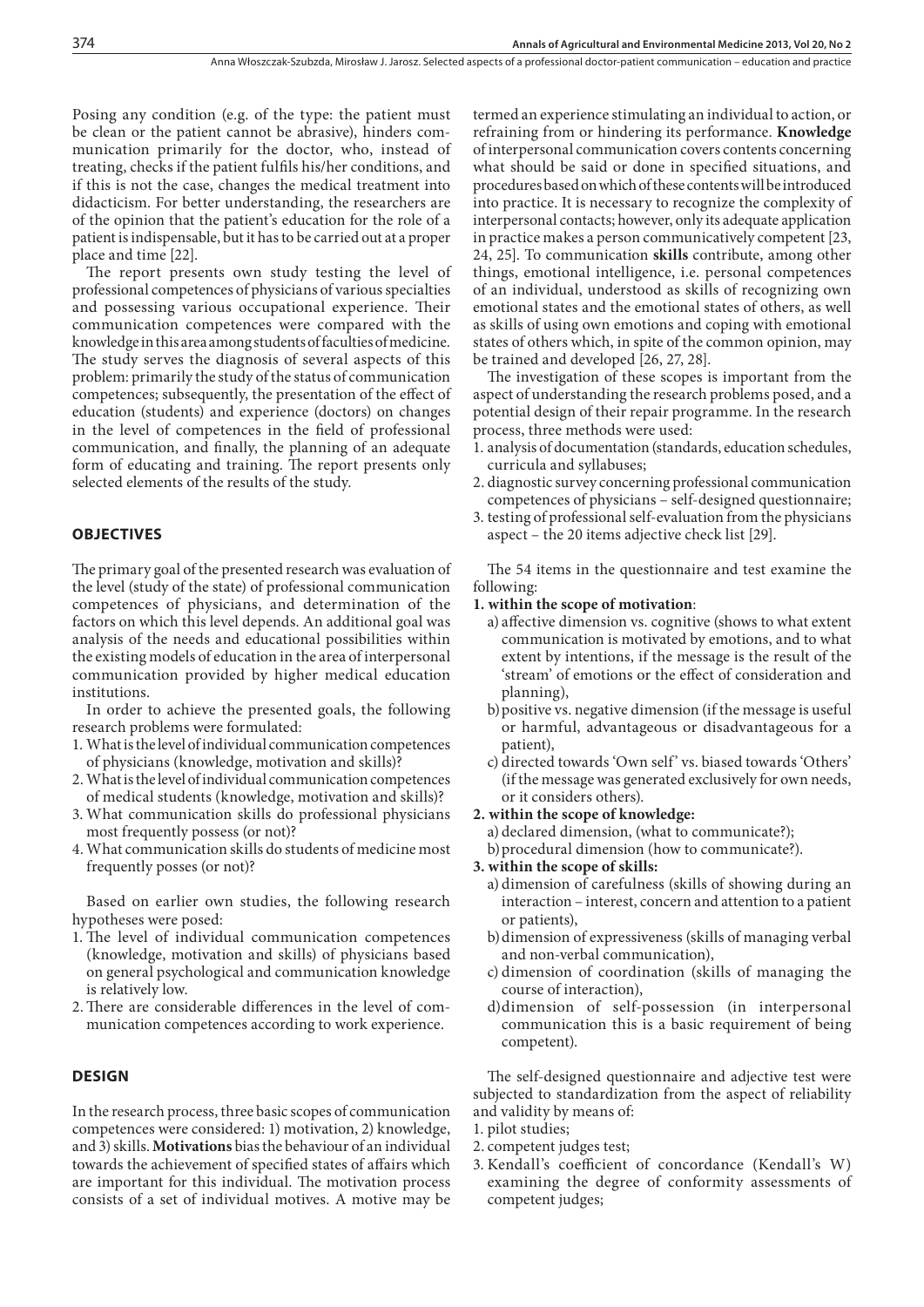- 4. test-retest method examining the reliability (stability) of the instrument;
- 5. t-Student test for paired samples, investigating the significance of the differences between each pair of questions in test and retest.

As a result of pilot studies investigating **face validity**, the contents of one of the questions was changed (respondents reported the lack of understanding of the concept used), and one item was added as a result of suggestions by the respondents.

Competent judges assessed **content validity** (intrinsic) of the instrument, from the aspect of adequacy of its content with respect to the objective of the study and position in theory, level of difficulty of the contents, correlation between problems, clarity of instructions, as well as the level of acceptance while completing. The group of judges consisted of 6 specialists representing the following areas of knowledge: 1) medicine, 2) philosophy/ethics, 3) pedagogy, 4) law, 5) psychology. Table 1 presents the results of examinations of the level of concordance between the judges' opinions.

**Table 1.** Kendall's test of the level of concordance of competent judges.

| Characteristics of the instrument | W    | р      | ri   | $(ri)^2$ |
|-----------------------------------|------|--------|------|----------|
| Adequacy to the problem           | 0.86 | < 0.01 | 0.83 | 69%      |
| Easiness of completing            | 0.87 | < 0.01 | 0.84 | 71%      |
| Clarity of instructions           | 0.86 | < 0.01 | 0.83 | 69%      |
| Level of contents acceptance      | 0.88 | < 0.01 | 0.86 | 73%      |
| Level of contents difficulty      | 0.88 | < 0.01 | 0.86 | 73%      |
| Correlation of problems           | 0.91 | < 0.01 | 0.90 | 81%      |
|                                   |      |        |      |          |

W – Kendall's W p – significance

*ri* – mean correlation of evaluations

(*ri*) 2 – percentage of variance of general concordance of evaluations.

**Reliability** was investigated by means of the 'test-retest' method, by examining the same group twice, every 2 weeks. The results were calculated in a logic test (1 – concordance, 2 – lack of concordance). The mean concordance was 85%.

The last method applied for the standardization of the instrument was t-Student test investigating, with a significantly positive correlation between every pair of the questionnaire items (from test and retest), the presence of statistically significant differences. Out of 54 pairs of questions, statistical differences were observed only in two pairs.

During the studies, the following conditions of objectivity were preserved**:**

- 1. independence of the respondents (without unconscious pressure, e.g. resulting from subordination, when the surveyor is a lecturer or supervisor, and the respondents are his/her students or subordinates);
- 2. all respondents expressed informed consent to participate in the studies;
- 3. conditions of conducting the studies were standardized for all groups examined;
- 4. the questionnaire form included precise and clear instruction.

The data obtained were subjected to statistical analysis by means of SPSS statistical software with the use of descriptive statistics and hypothesis testing. The presence

of the differences between qualitative variables were investigated by means of Pearson's chi-square test, whereas the significance of quantitative variables was examined with the use of Student t-test. The p values < 0.05 were considered statistically significant.

## **SETTING**

The presented research was carried out as part of a many-year programme of monitoring and evaluation of the education of medical professionals in interpersonal communication, including physicians, physiotherapist, nurses and paramedics, conducted at institutions educating medical professionals in Lublin (Poland). Moreover, information available on the websites of 12 Medical Universities in Poland was compared.

## **PARTICIPANTS**

In a pilot study, in order to standardize the research instrument, a total number of 30 respondents were examined who were students at institutions educating medical professionals in Lublin (Poland), and occupationally-active medical professionals. The respondents participating in the pilot study were not enrolled into the main study.

Analysis of documentation covered an evaluation of official standards of paramedics education currently in effect in Poland. Based on these standards, individual schools engaged in the education of medical students develop their own education schedules, curricula and syllabuses. Curricula and syllabuses were compared in 20 Medical Universities in Poland, which were available on websites.

The study group covered a total number of 431 respondents in the following sub-groups:

- 1. occupationally-active physicians (185 respondents) employed in outpatient departments and hospitals, who were covered by a pre-graduate standard educational programme, and not trained in interpersonal communication skills as part of their continuing education;
- 2. medical students covered by a standard educational programme (246 respondents).

Students of faculties of medicine are not and have not been educated within the scope of professional interpersonal communication, classes considering this type of contents are only carried out within classes in clinical psychology.

## **RESULTS**

#### **Analysis of documentation**

Analysis of the documentation showed that the official standards of education in medical students currently in effect in Poland assume that the students should possess knowledge and practical communication skills in this area of: communication with patients and their families, taking patient's medical history, learning skills of cooperation with others and managing teams. These, as it may seem from the above, very laconically presented skills in education to-date were included in the subject called "medical psychology" (30 didactic hours during the entire study), where the educational contents and education results were defined as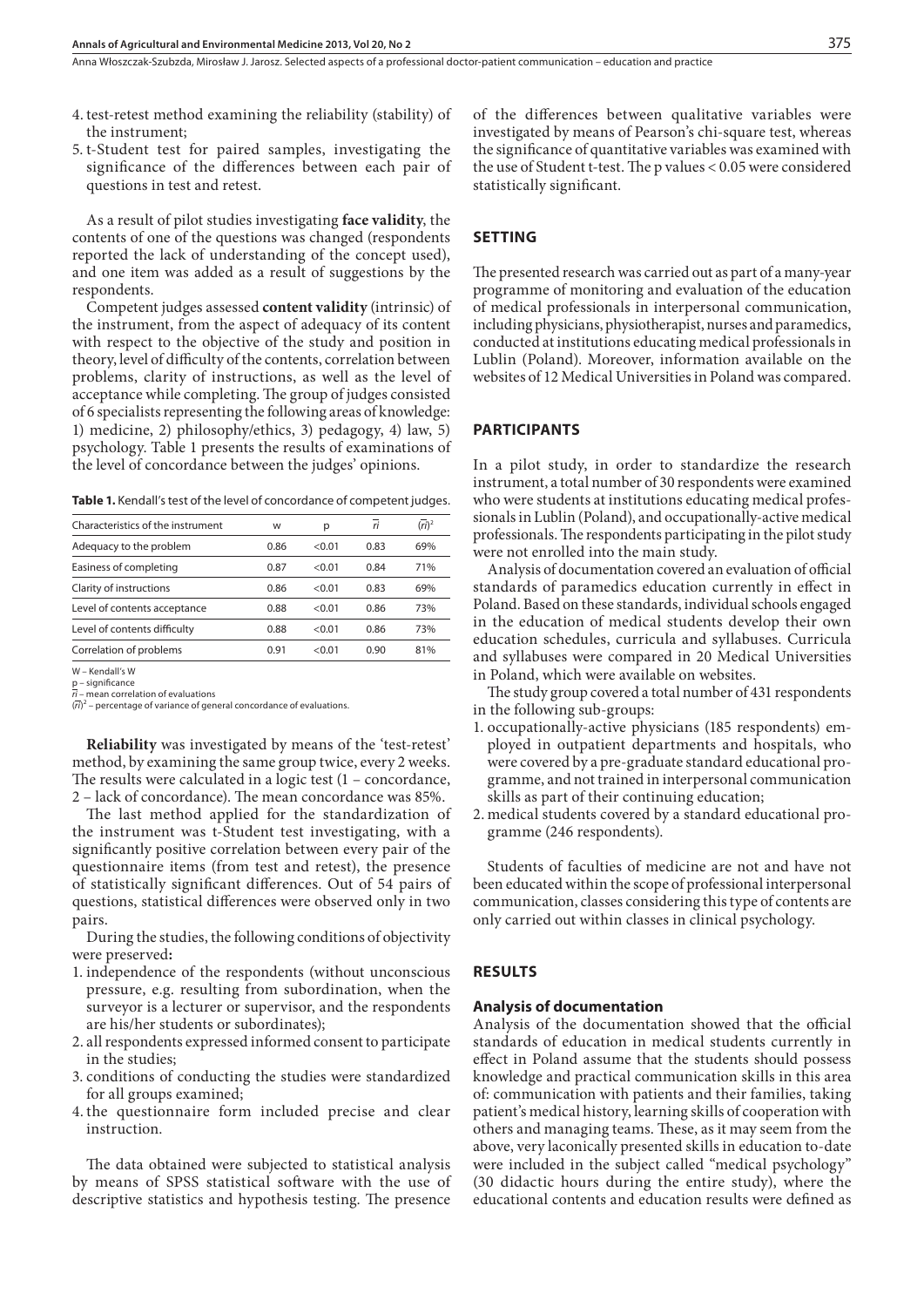follows: *"Educational contents: Psychological determinants of health and illness. Psychological pathogenic mechanisms. Psychosomatic disorders. Psychological aspects of pain. Functioning of an ill individual. Process of adaptation to illness. Doctor-patient relationship – difficulties in cooperation. Effects of education – skills and competences: communication and cooperation with a psychologist; recognition of patient's psychological problems; establishment of an empathic contact; adjustment to own psychological predispositions and emotional limitations while performing the occupation of a physician; carrying on a conversation and patient history taking according to psychological criteria; exerting a beneficial effect of the psychological state of a patient; especially in stressful situations or in suffering due to psychosomatic disorders'* [30].

In the above-complied educational contents and effects of education, a discrepancy is clearly observed between what is taught (contents) and what is expected after completion of the educational process (effects). The solutions are passed on mainly concerning the solving of traumatic situations (and this is right – a disease is a 'loss', and as such, disturbs human psychological functioning), and with respect to the results of education, apart from skills within the scope of clinical psychology, mental health prophylactic skills are expected.

Classes in the *"sociology of medicine"* (30 didactic hours during the entire course of physicians education) cover only rudimentary information in the area of professional interpersonal communication (elements of behaviour in health and illness). Anthropologic aspects (classes in *"human philosophy"*) did not find reflection in the curriculum, and classes in philosophy were limited to *"medical ethics",*  deontology.

#### **Diagnostic survey**

Tables 2 present the comparison of selected results of the diagnostic survey concerning professional communication competences of physicians and students of medicine in the area of motivation, knowledge and skills. The value of motivation, knowledge and skills indices, theoretically remain within the range from 0–1. In this case, the 'motivation' difference between physicians and students is not statistically significant. On the contrary, in the cases of 'knowledge' and 'skills', both indices are lower in the group of occupationally-active physicians than in the group of students, and that both differences are statistically significant (knowledge: p=0.004, skills: p=0.011).

#### **Professional self-evaluation**

Table 3 presents a comparison of the shortcomings in communication competences between the group of **Table 3.** Comparisons of selected competences between physicians and students of medicine.

|                                                                              |         | Groups     |                         |                  |      |  |
|------------------------------------------------------------------------------|---------|------------|-------------------------|------------------|------|--|
| <b>Evaluated competences</b>                                                 | Results | Physicians | Students of<br>medicine | Chi <sup>2</sup> | p    |  |
|                                                                              | absent  | 167<br>90% | 237<br>96%              | 6.628            | .010 |  |
| acceptance of a patient                                                      | present | 18<br>10%  | 9<br>4%                 |                  |      |  |
| knowledge of assertiveness                                                   | absent  | 132<br>72% | 210<br>85%              |                  | .001 |  |
|                                                                              | present | 52<br>28%  | 36<br>15%               | 12.009           |      |  |
| knowledge of the role of<br>feedback information in<br>communication         | absent  | 155<br>84% | 230<br>93%              |                  | .001 |  |
|                                                                              | present | 30<br>16%  | 16<br>7%                | 10.447           |      |  |
| tolerance of a patient and his/<br>her significant others                    | absent  | 146<br>79% | 164<br>67%              |                  | .005 |  |
|                                                                              | present | 39<br>21%  | 82<br>33%               | 7.850            |      |  |
| skills of solving conflicts with<br>patients and their significant<br>others | absent  | 53<br>29%  | 106<br>43%              |                  | .002 |  |
|                                                                              | present | 132<br>71% | 140<br>57%              | 9.458            |      |  |

occupationally-active physicians and group of medical students. The comparison showed that those shortages are significantly different between the compared groups with respect to the following competences:

- a) acceptance of a patient;
- b)knowledge of assertiveness;
- c) knowledge of the role of feedback information in communication;
- d)tolerance with respect to patients and their significant others;
- e) skills of solving conflicts with patients and their significant others.

Table 4 shows that the majority of proportions concerning the presence or lack of individual communication competences in both groups examined were statistically significant. Only in the case of 'empathy' and 'knowledge of psychological defence mechanisms' the proportion observed in the group of physicians did not statistically differ from the 50/50 proportion.

**Table 2.** Comparison of indices of communication skills in the observed groups.

| Scope         | Group                | N   | Mean  | Mean difference | Standard deviation | Standard error | Minimum | Maximum | t        | p    |
|---------------|----------------------|-----|-------|-----------------|--------------------|----------------|---------|---------|----------|------|
|               | Physicians           | 185 | .4024 |                 | .10892             | .00801         | .20     | .68     |          |      |
| Motivation    | Students of medicine | 246 | .3998 | .00254          | .08995             | .00574         | .16     | .60     | .265     | .791 |
|               | Total                | 431 | .4009 |                 | .09843             | .00474         | .16     | .68     |          |      |
| Knowledge     | Physicians           | 185 | .4727 |                 | .15161             | .01115         | .02     | .80     |          | .004 |
|               | Students of medicine | 246 | .5079 | $-0.03522$      | .10247             | .00653         | .02     | .80     | $-2.874$ |      |
|               | Total                | 431 | .4928 |                 | .12697             | .00612         | .02     | .80     |          |      |
| <b>Skills</b> | Physicians           | 185 | .4850 |                 | .13561             | .00997         | .08     | .80     |          |      |
|               | Students of medicine | 246 | .5135 | $-0.02852$      | .09635             | .00614<br>.13  |         | .77     | $-2.551$ | .011 |
|               | Total                | 431 | .5013 |                 | .11558             | .00557         | .08     | .80     |          |      |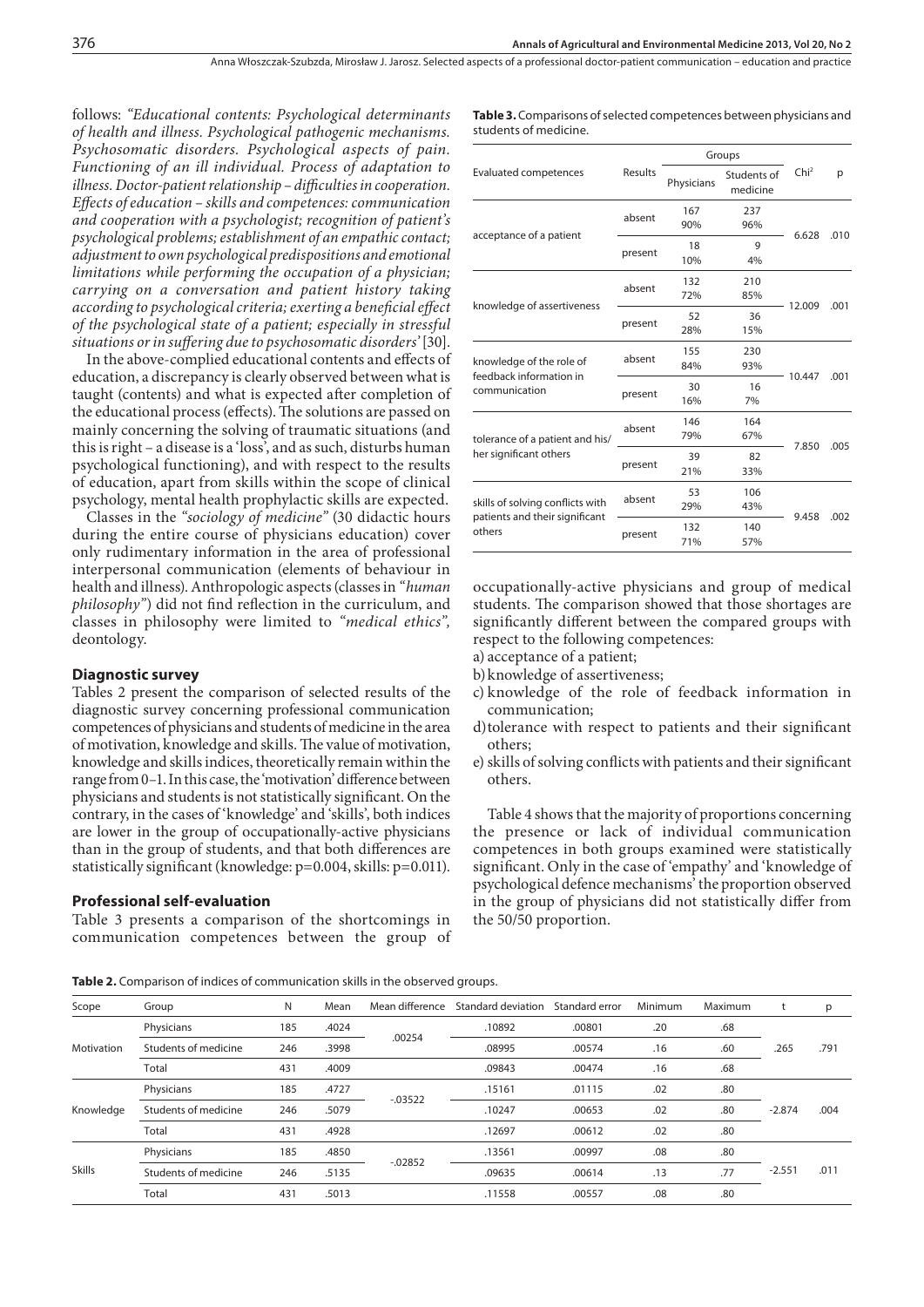Anna Włoszczak-Szubzda, Mirosław J. Jarosz . Selected aspects of a professional doctor-patient communication – education and practice

**Table 4.** Absence or presence of selected communication competences among physicians and students.

| <b>Evaluated competences</b>                                           |                    |             | Physicians |      |             | Students of medicine |      |  |
|------------------------------------------------------------------------|--------------------|-------------|------------|------|-------------|----------------------|------|--|
|                                                                        | Results            | N           | $\%$       | p    | N           | $\%$                 | p    |  |
| acceptance of a patient                                                | 0 requires         | 167         | .90        | .000 | 237         | .96                  | .000 |  |
|                                                                        | 1 does not require | 18          | .10        |      | 9           | .04                  |      |  |
| knowledge of empathy                                                   | 1 knows            | 106         | .57        | .056 | 94          | .38                  | .000 |  |
|                                                                        | 0 does not know    | 79          | .43        |      | 152         | .62                  |      |  |
| knowledge of assertiveness                                             | 1 knows            | 52          | .28        | .000 | 210         | .85                  | .000 |  |
|                                                                        | 0 does not know    | 132         | .72        |      | 36          | .15                  |      |  |
| knowledge of the role in communication of feedback information         | 1 knows            | 30          | .16        | .000 | 230         | .93                  | .000 |  |
|                                                                        | 0 does not know    | 155         | .84        |      | 16          | .07                  |      |  |
| knowledge of psychological defence mechanisms                          | 1 knows            | 98          | .53        | .462 | 100         | .41                  | .004 |  |
|                                                                        | 0 does not know    | 87          | .47        |      | 146         | .59                  |      |  |
| knowledge of the role in communication of active listening             | 1 knows            | 34          | .18        | .000 | 206         | .84                  | .000 |  |
|                                                                        | 0 does not know    | 151         | .82        |      | 40          | .16                  |      |  |
| knowledge of the phenomenon of resistance in communication             | 0 does not know    | 185         | 1.00       | .000 | 246         | 1.00                 | .000 |  |
|                                                                        | 0 does not know    | $\mathbf 0$ | 0.00       |      | $\mathbf 0$ | 0.00                 |      |  |
| patient's comfort                                                      | 0 does not know    | 157         | .85        | .000 | 208         | .85                  | .000 |  |
|                                                                        | 1 knows            | 28          | .15        |      | 38          | .15                  |      |  |
|                                                                        | 0 does not know    | 146         | .79        | .000 | 164         | .67                  | .000 |  |
| tolerance of a patient and his/her significant others                  | 1 knows            | 39          | .21        |      | 82          | .33                  |      |  |
|                                                                        | 1 knows            | 68          | .37        | .000 | 84          | .34                  | .000 |  |
| responding to patient's needs                                          | 0 does not know    | 117         | .63        |      | 162         | .66                  |      |  |
| skills of solving conflicts with patients and their significant others | 1 knows            | 132         | .71        | .000 | 106         | .43                  | .035 |  |
|                                                                        | 0 does not know    | 53          | .29        |      | 140         | .57                  |      |  |
| professionalism in the language                                        | 1 does not know    | 157         | .85        | .000 | 209         | .85                  | .000 |  |
|                                                                        | 0 knows            | 28          | .15        |      | 37          | .15                  |      |  |
|                                                                        | 1 Yes              | 132         | .71        | .000 | 190         | .77                  | .000 |  |
| needs in the area of communication knowledge                           | 0 <sub>No</sub>    | 53          | .29        |      | 56          | .23                  |      |  |
| needs in the area of communication skills                              | 1 Yes              | 136         | .74        | .000 | 195         | .79                  | .000 |  |
|                                                                        | 0 <sub>No</sub>    | 49          | .26        |      | 51          | .21                  |      |  |
| interest in the scope of problems concerning communication             | 0 No               | 165         | .89        | .000 | 220         | .89                  | .000 |  |
|                                                                        | 1 Yes              | 20          | .11        |      | 26          | .11                  |      |  |
|                                                                        |                    |             |            |      |             |                      |      |  |

#### **DISCUSSION**

Analysis of the educational curricula for the students of faculties of medicine unequivocally indicated that the scope of education in the professional medical communication is very narrow. There is no subject (module, course) dedicated directly to these contents.

Didactics within professional communication skills is a great challenge. Undoubtedly, one of the methods is the method of educating through example – doctors possessing communication skills become tutors of the students (the only method practiced at Medical Universities in Poland). However, if they are not capable of analytically passing on, what their skills consist of, they become a type of a 'magician' in this respect. Their mastery is not converted in a conscious way into the students' skills [31].

This 'magic' is actually a set of well-improved skills which cover self-reflection – including the skill of managing own emotions, active listening, knowledge of psychological defence mechanisms, assertiveness, accurate empathy (not "co-sensing", but the understanding of patient's feelings), provision of feedback information, etc. [32].

In addition, in order to effectively teach students, the academic tutor should go beyond personal communication skills, so that from the meta-level, the tutor could indicate to the students specified principles and relationships present in relations with a patient. The teaching of communication competences also requires the skills of deconstruction of all elements of communication interaction, developing of a cognitive approach, as well as, non-linear perception of the reality [33].

Finally, the most important thing is the creation by the academic tutor of a 'safe' educational environment, bearing in mind that the environment of communication are emotions of doctor or student and patient. 'Safe' means the one which ensures the maintaining of secrecy of personal emotional reflections, entrusted during the classes to the group and to the tutor (here, the principle of maintaining medical secrecy is reiterated and trained) [34].

The results showing the general state of the respondents' communication competences in all aspects (motivation, skills, and knowledge) were relatively low. This clearly indicated an inadequate educational model (students), and lack of training in professional medical communication (doctors).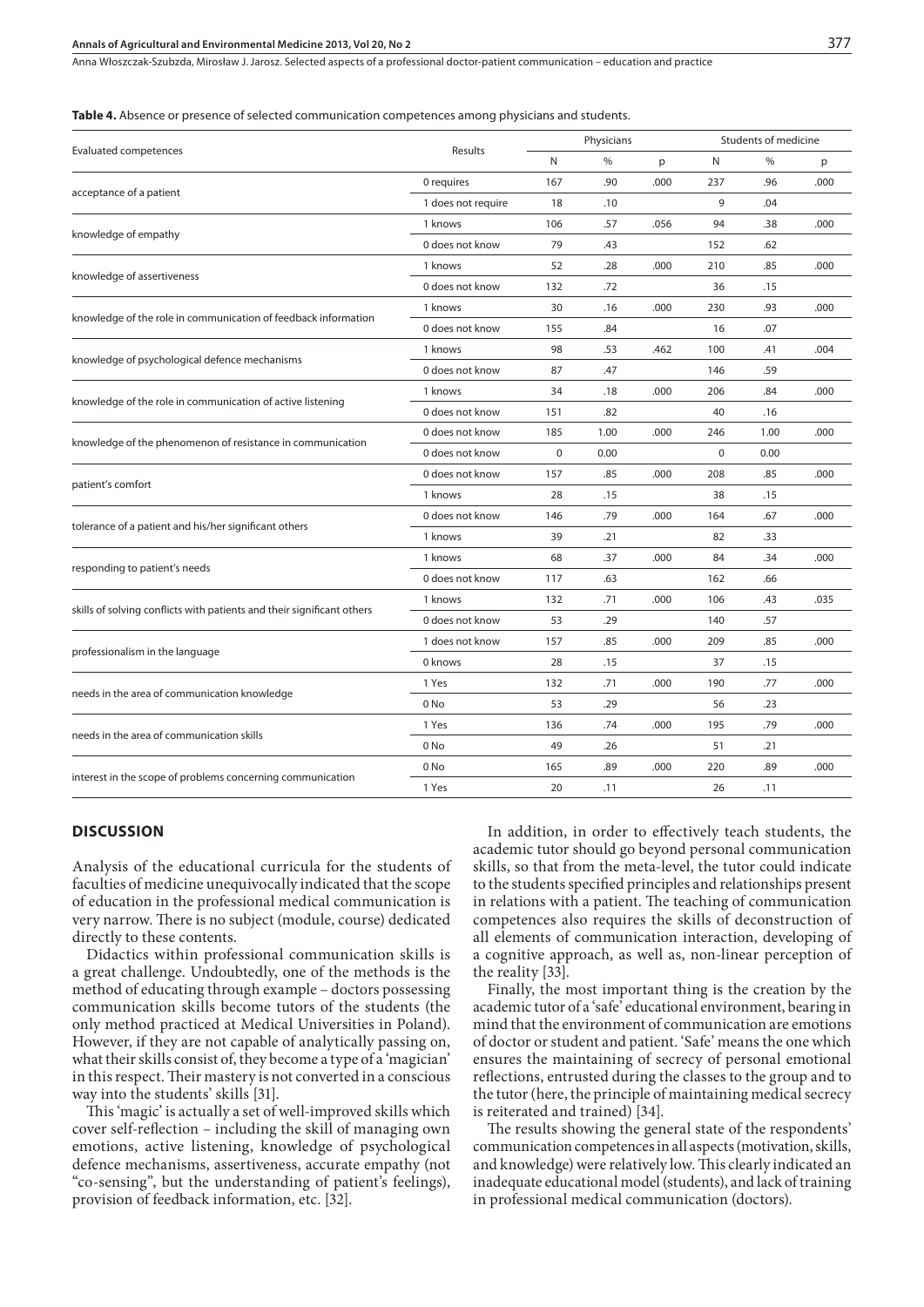As many as 90% of the doctors in the study and 96% of the students of medicine showed, so-called, conditional acceptance towards a patient, i.e. 'I accept the patient, if he/ she is … clean and nice, carries out orders, etc.'. Conditional acceptance is evaluation of the patient, and testing if the patient fulfils our conditions. To accept a patient means practically to allow him/her to be as he/she is, with all which constitutes his/her equipment; this also concerns not only the patient's psychical mood, cheerful spirit, but also gloomy discouragement. Only on the ground of unconditional acceptance may develop appropriate professional communication [22].

Neglect in this respect limits the possibilities originating from good communication. Appropriate doctor-patient communication has high therapeutic potential. It may help in the emotional regulation of a patient, facilitate the understanding of medical information by a patient, and helps the doctor in the identification of a patient's demands, patient's perception of disease, and expectations with respect to the process of regaining health [35].

Simultaneously, the good preparation of the students of medicine and doctors for communicating with patients allows the overcoming of many barriers. Work with patients can brings about many unpleasant emotions (anxiety, fear of conflicts, verbal or physical attacks on the part of patients, patients' non-realistic expectations, and fear of mistakes). The skill to recognize these motions, name them, understand, and ultimately cope with own emotionality, is a part of the communication training [36].

Communication competences also protect students and doctors against dehumanization, which often results from technicalization of medicine, frequent experiencing of death, or even an insufficient amount of time devoted to a patient [37, 38].

Each patient is rooted in the social and cultural environment, exerting an effect on his/her attitude towards own health. Shortcomings in communication education very often result in the avoidance by doctors of conversations with patient concerning problems related with the environment, e.g. patient's family environment [39].

A large group of physicians, while they do not cope with the fulfilment of patients' expectations, discourage them from the verbalization of concerns or attitudes concerning own illness. That frequently results in therapeutic failure [40].

The state of communication competences, confirmed by the presented study, may find its justification in other studies, in which self-evaluation of communication competences by doctors was compiled with the evaluations reported by their patients. As much as 75% of orthopaedic surgeons considered that they satisfactorily communicated with their patients, whereas, at the same time, only 21% of the patients mentioned that the communication with doctors was satisfactory [41]. This over-estimated self-evaluation may be the source of disregarding educational needs in the area of communication, and simultaneously, may indicate a poor recognition of the relationships between difficulties in contacts with patients and the level of communication competences.

For counterbalance, it is noteworthy that there are studies which confirm the need, and sometimes the necessity, for improvement in the level of competences in the field of communication with a patient. Physicians, like other people, are not born with excellent communication skills; however,

they may possess many talents facilitating education in this area. Their communication skills can be provided exclusively by motivation, education and training, capability for change, as well as awareness of the need for constant training [42].

Each training in communication competences improves the doctor-patient relations. It should also be remembered that this type of skill expires in time, and therefore should be constantly up-dated [43, 44].

#### **CONCLUSIONS**

In the work of a physician, not only knowledge and professional (technical/hard) skills are important, but also psychosocial skills (relational/soft). The latter are divided into at least two aspects: competences in the area of interpersonal communication (doctor-patient relation), and group communication (e.g. skills of working in a medical team). The presented study indicates a relatively low effectiveness of educational effect of medical educational programmes in the area of soft (psycho-social) competences functioning at Medical Universities.

Medical professionals should be open to others and cope well in stressful situations. For this reason communicativeness is indispensable, i.e. the skill of constructing relations which lead to an effective, open and kind communication with patients and the medical staff. However, own studies indicate that under the effect of stressful situations in which the occupation of a doctor is abundant, the relation skills acquired during the studies are subject to regression. In their place there appear defence mechanisms which, in consequence, lead to withdrawal from appropriate contacts with others.

The method of evaluation of communication competences designed by the authors provides the possibility to diagnose educational needs of occupationally-active physicians in the area of professional interpersonal communication, and may be helpful in constructing group and individual educational programmes. The purposefulness of such instruments is confirmed by other studies indicating that the proper approach is to focus on specific communication skills, rather than a general or full suite of skills [25, 27, 28].

The presented results concern the current situation in Poland, where the official standards of the education of physicians places more emphasis on general and medical psychology than on professional communication training. One should be aware of the systemic and cultural differences which may considerably limit the scope of experience exchange in such a sphere so sensitive to cultural factors as interpersonal communication. However, it seems that despite international and cultural differences, if there is a lack of practical courses in intra-psychic training, the general psychological and communication knowledge imparted alone, may be used mainly for 'manipulating' patients and co-workers. This concerns doctors, nurses, as well as physical therapists [25, 27, 28].

In summing up, as the main postulates the researchers pose the following:

- 1. In the process of education of students of medicine, separate educational contents should be included in the field of professional communication competences (knowledge, motivation, skills).
- 2. Practical communication skills of the students of medicine should be based on the training of skills systemically